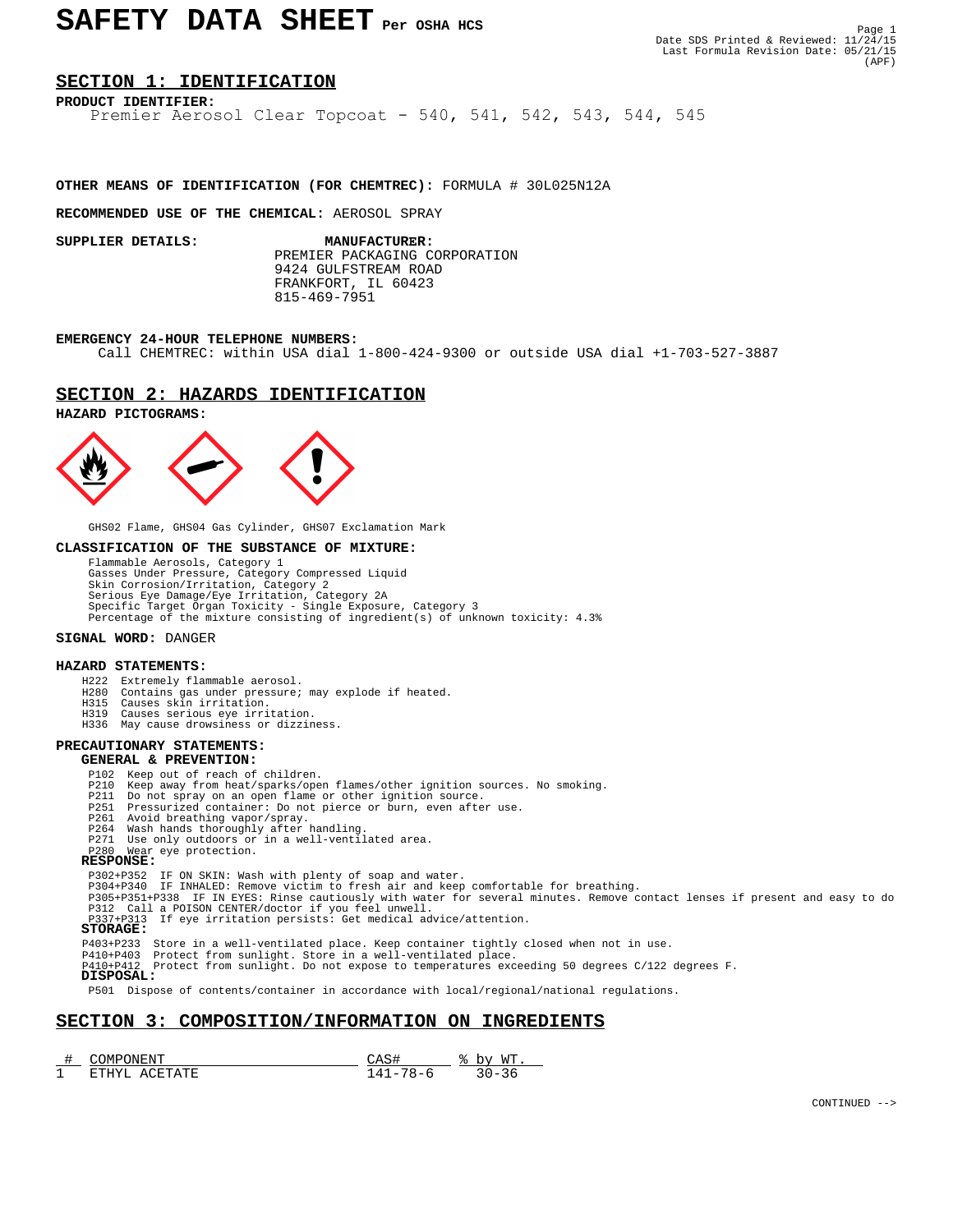**PRODUCT IDENTIFIER:**



| 2           | ACETONE           | 67-64-1         | $25 - 31$ |  |
|-------------|-------------------|-----------------|-----------|--|
| 3           | PROPANE           | $74 - 98 - 6$   | $15 - 21$ |  |
| 4           | N-BUTANE          | $106 - 97 - 8$  | $5 - 8$   |  |
| 5           | PM ACETATE        | $108 - 65 - 6$  | $5 - 8$   |  |
| 6           | ISOBUTYL ACETATE  | $110 - 19 - 0$  | $1 - 3$   |  |
| $7^{\circ}$ | ETHYL ESTER       | $763 - 69 - 9$  | $1 - 3$   |  |
| 8           | N-BUTYL ACETATE   | $123 - 86 - 4$  | $1 - 3$   |  |
| 9           | CELLULOSE NITRATE | $9004 - 70 - 0$ | $1 - 3$   |  |
| $10^{-}$    | ISOPROPYL ALCOHOL | $67 - 63 - 0$   | $1 - 3$   |  |

# **SECTION 4 - FIRST AID MEASURES**

**Inhalation:** If inhaled: Move person to fresh air and keep in comfortable position for breathing.

If breathing difficulty persists: Get medical advice/attention.<br>**Skin Contact:** If on skin: Wash with plenty of soap and water. Remove contaminated clothing and wash before<br>reuse. If skin irritation persists: Get medical a

Eye Contact: If in eyes: Rinse cautiously with water for several minutes. Remove contact lenses, if present<br>and easy to do. Continue rinsing. If eye irritation persists: Get medical advice/attention.<br>Ingestion: If swallowe

# do so by medical personnel.<br>**MOST IMPORTANT SYMPTOMS AND EFFECTS, BOTH ACUTE AND DELAYED:**

See Section 11: Toxicological Information and effects.<br>**INDICATION OF ANY IMMEDIATE MEDICAL ATTENTION AND SPECIAL TREATMENT REQUIRED:** Treat symptomatically.

# **SECTION 5 - FIRE-FIGHTING MEASURES**

Suitable Extinguishing Media: CO2 (Carbon Dioxide), dry chemical, or water fog.<br>Unsuitable Extinguishing Media: Water spray may be unsuitable. However if water is used fog nozzles are preferable.<br>Water may be used to cool explode. Products of combustion may include but are not limited to: oxides of carbon.<br>**Special Protective Equipment and Precautions for Fire-Fighters:** Full protective equipment including

self-contained breathing apparatus should be used.

# **SECTION 6 - ACCIDENTAL RELEASE MEASURES**

**Personal Precautions:** Use personal protection recommended in Section 8.<br>**Environmental Precautions:** Prevent contamination of soil/ground, waterways, drains, and sewers.<br>**Methods of Containment:** Absorb spilled liquid in **Methods for Clean-Up:** Use spark-proof tools to sweep or scrape up, containerize, and dispose of properly. **Other Information:** Ensure adequate ventilation.

# **SECTION 7 - HANDLING AND STORAGE**

## **Precautions for Safe Handling:**

Vapors may ignite explosively. Prevent buildup of vapors. Keep from sparks, heat, flame or other heat sources.<br>Do not smoot smoot on the interest electric motors and other sources of ignition during use and<br>until all vapor

Store in dry, well-ventilated area and in accordance with federal, state, and local regulations. Do not expose to heat<br>or store at temperatures above 50 degrees C / 122 degrees F. If storing in cold temperatures, allow pro

# **SECTION 8 - EXPOSURE CONTROLS/PERSONAL PROTECTION**

# **CONTROL PARAMETERS**

| COMPONENT            | ACGIH TLV-STEL          | ACGIH TLV-TWA | OSHA PEL-TWA |
|----------------------|-------------------------|---------------|--------------|
| 1 ETHYL ACETATE      | $\mathrm{N}/\mathrm{E}$ | $400$ ppm     | $400$ ppm    |
| 2 ACETONE            | 750 ppm                 | $500$ ppm     | $1000$ ppm   |
| 3 PROPANE            | $1800$ ppm              | 2500 ppm      | $1000$ ppm   |
| 4 N-BUTANE           | N/E                     | 800 ppm       | $800$ ppm    |
| 5 PM ACETATE         | N/E                     | N/E           | N/E          |
| 6 ISOBUTYL ACETATE   | N/E                     | $150$ ppm     | $150$ ppm    |
| 7 ETHYL ESTER        | $100$ ppm               | $50$ ppm      | N/E          |
| 8 N-BUTYL ACETATE    | $200$ ppm               | 150 ppm       | 150 ppm      |
| 9 CELLULOSE NITRATE  | N/A                     | N/A           | N/A          |
| 10 ISOPROPYL ALCOHOL | 400 ppm                 | $200$ ppm     | $400$ ppm    |

**APPROPRIATE ENGINEERING CONTROLS:** Provide adequate ventilation to keep air contamination below OSHA

permissible exposure limits and ACGIH TLV exposure levels.<br>**EYE/FACE PROTECTION:** Wear safety glasses with side shields. Have eye wash facilities immediately available.

**SKIN PROTECTION:** Wear chemical resistant gloves if contact is likely.

**RESPIRATORY PROTECTION:** Use NIOSH-approved air-purifying respirator with organic cartridge or canister if exposure cannot be controlled within applicable limits with ventilation.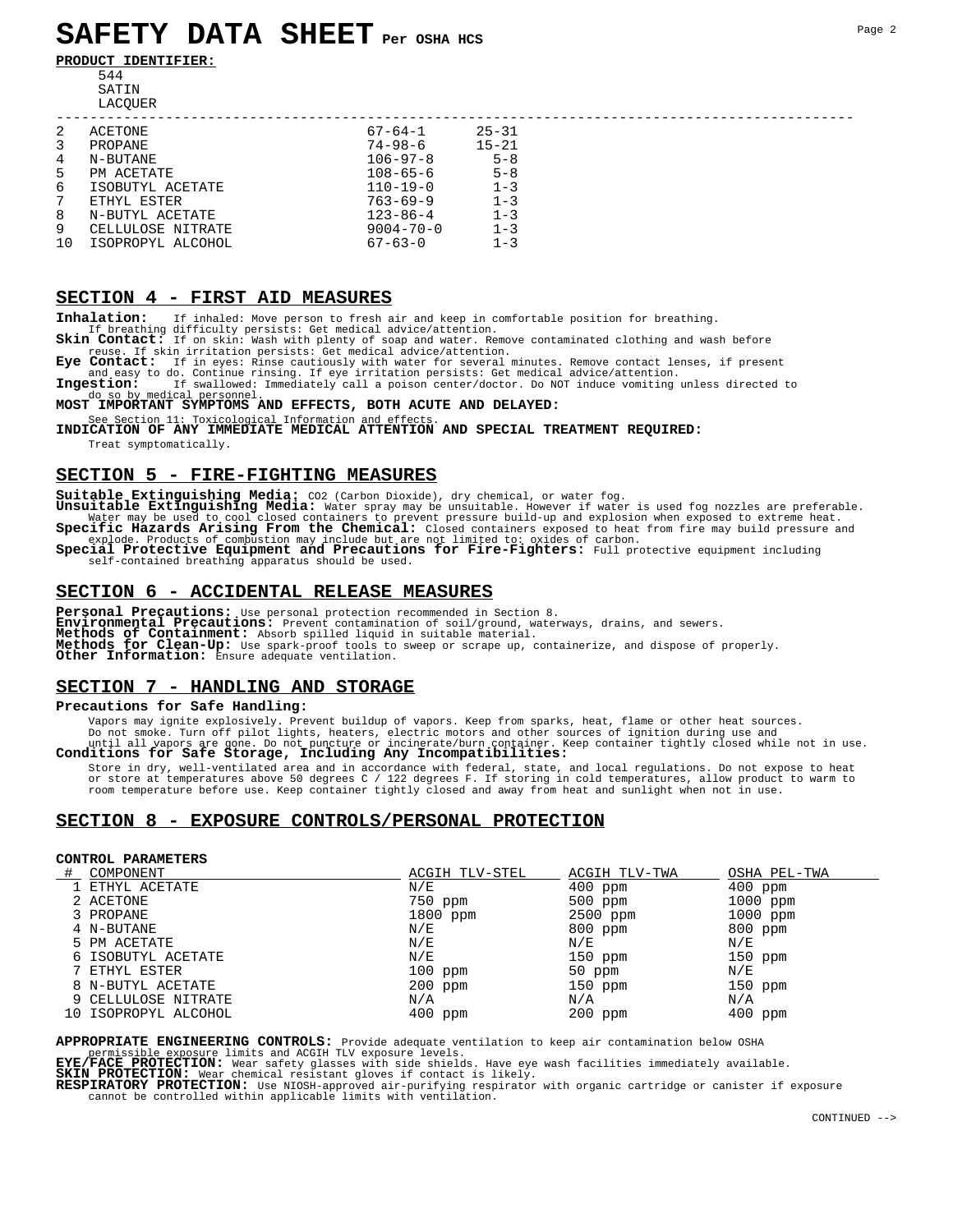# **SAFETY DATA SHEET Per OSHA HCS**

**PRODUCT IDENTIFIER:** 544 SATIN LACQUER

# **SECTION 9: PHYSICAL AND CHEMICAL PROPERTIES**

**PHYSICAL STATE:**  $\begin{array}{r} \text{Aerosol - Prescurized Liquid} \\ \text{COLOR:} \end{array}$ **COLOR:** See product identification<br>
Solvent Odor<br>
Solvent Odor **ODOR:** Solvent Odor<br> **ODOR THRESHOLD:** No data avai **ODOR THRESHOLD:** No data available<br> **PH:** No data available **pH:** No data available<br> **FREEZING POINT:** Not Established ( **FREEZING POINT:** Not Established (mixture)<br>BOILING POINT: Not Applicable (pressuriz **BOILING POINT:**  $N$ ot Applicable (pressurized mixture)<br>**FLASH POINT:** less than -18 degrees C (less than -**FLASH POINT:** less than -18 degrees C (less than -0.4 degrees F), c.c.<br>**EVAPORATION RATE:** Faster than ether **EVAPORATION RATE:** Faster than ether **UPPER FLAMMABILITY LIMIT:** Not Established (mixture) **LOWER FLAMMABILITY LIMIT:** Not Established (mixture) **VAPOR PRESSURE:** Not Established (pressurized mixture)<br> **SPECIFIC GRAVITY:** 0.770 **SPECIFIC GRAVITY:** 0.770<br>**SOLUBILITY (WATER):** Negligible **SOLUBILITY (WATER):** Negli<br>**VOC PERCENT BY WEIGHT:** 66.54 **VOC PERCENT BY WEIGHT:** 66.54<br> **HAPS PERCENT BY WEIGHT:** 0<br> **MIR NUMBER (EPA AND CA):** 0.696 **HAPS PERCENT BY WEIGHT:** 0 **MIR NUMBER (EPA AND CA):** 0.696

-----------------------------------------------------------------------------------------------

# **SECTION 10: STABILITY AND REACTIVITY**

**CHEMICAL STABILITY:** Stable under normal conditions. POSSIBILITY OF HAZARDOUS REACTIONS: Will not occur.<br>CONDITIONS TO AVOID: Keep away from heat, sparks, and flames.<br>INCOMPATIBLE MATERIALS: Strong oxidizing agents.<br>HAZARDOUS DECOMPOSITION PRODUCTS: by fire - Carbon Dioxide

# **SECTION 11: TOXICOLOGICAL INFORMATION**

**LIKELY ROUTES OF ENTRY:** Skin contact, Inhalation, Eye contact, Ingestion **SIGNS AND SYMPTOMS OF EXPOSURE:**

**Skin Contact:** Signs/symptoms may include localized redness, itching, drying and cracking of skin.<br> **Inhalation:** Intentional concentration and inhalation may be harmful or fatal.<br> **Eye Contact:** Signs/symptoms may includ  **Inhalation:** Intentional concentration and inhalation may be harmful or fatal.  **Eye Contact:** Signs/symptoms may include significant redness, swelling, pain, tearing, cloudy appearance of the cornea, and impaired vision.<br> **Ingestion:** Sime (summair)

 **Ingestion:** Signs/symptoms may include abdominal pain, stomach upset, nausea, vomiting and diarrhea. **TARGET ORGANS POTENTIALLY AFFECTED BY EXPOSURE:**

 Central nervous system, kidneys, lungs, liver, eyes, skin, brain, respiratory tract, urinary tract, reproductive system, cardiovascular system

#### **TOXICOLOGICAL DATA:**

| COMPONENT             | LD50 ORAL             | LD50 DERMAL                                   | LC50 INHALATION      |
|-----------------------|-----------------------|-----------------------------------------------|----------------------|
| 1. ETHYL ACETATE      | $>4934$ mg/kg         | >20000 mg/kg                                  | $>22.5$ mg/L         |
| 2. ACETONE            | N/E                   | N/E                                           | N/E                  |
| 3. PROPANE            | 1000                  | 1800                                          | N/E                  |
| 4. N-BUTANE           | N/E                   | N/E                                           | N/E                  |
| 5. PM ACETATE         | $>5000$ mg/kg (rat)   | $>5000$ mg/kg (rabbit) $>10.8$ mg/l (rat) 6 h |                      |
| 6. ISOBUTYL ACETATE   | 13400                 | 17400                                         | N/E                  |
| 7. ETHYL ESTER        | N/E                   | N/E                                           | N/E                  |
| 8. N-BUTYL ACETATE    | $>10,760$ mg/kg (rat) | $>14,112$ mg/kg rabbit $>21$ mg/l (rat) 4 h   |                      |
| 9. CELLULOSE NITRATE  | 5000                  | 5000                                          | N/E                  |
| 10. ISOPROPYL ALCOHOL | $>4400$ mg/kg         | $>12,800$ mg/kg                               | $10,800$ ppm (mouse) |

# **SECTION 12: ECOLOGICAL INFORMATION**

No data available.

# **SECTION 13: DISPOSAL CONSIDERATIONS**

 Dispose of container and its contents in accordance with federal, state, and local regulations. Do not puncture, incinerate, or place container in trash compactor.

### **SECTION 14: TRANSPORTATION INFORMATION**

| GROUND $(D.0.T./49$ CFR):<br>UN I.D. Number:<br>Proper Shipping Name:<br>Hazard label:<br>Shipping papers format: | <b>UN1950</b> Transport Hazard Class: 2.1 Packing Group: - (not applicable)<br>AEROSOLS (", FLAMMABLE" is optional to add after AEROSOLS)<br>Limited Ouantity (LTD OTY) label -- see 49 CFR 172.315<br>UN1950, AEROSOLS, 2.1, LTD OTY (can add ", FLAMMABLE" after AEROSOLS) |
|-------------------------------------------------------------------------------------------------------------------|------------------------------------------------------------------------------------------------------------------------------------------------------------------------------------------------------------------------------------------------------------------------------|
| AIR (IATA):<br>UN I.D. Number:<br>Proper Shipping Name:<br>Hazard labels:                                         | UN1950 Transport Hazard Class: 2.1<br>Packing Group: - (not applicable)<br>Packing Instruction: Y203<br>AEROSOLS, FLAMMABLE<br>LTD OTY label with "Y" in it, and Flammable Gas label                                                                                         |

CONTINUED -->